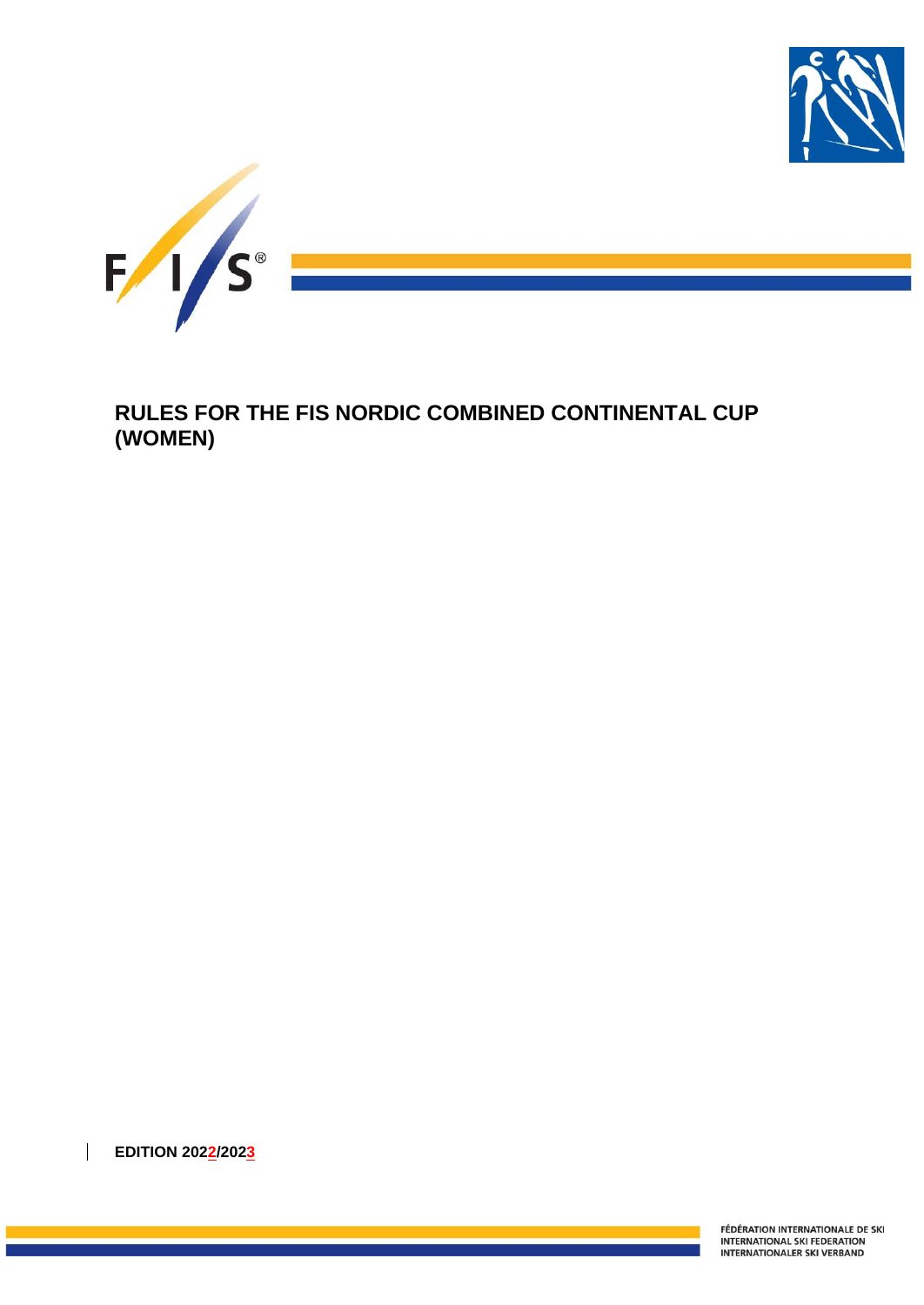## **RULES FIS CONTINENTAL CUP NORDIC COMBINED WOMEN 2022-2023**

Legend: COCNC-W = Continental Cup Nordic Combined Women

# **1. Calendar Planning as well as Entry and Appointment of the Competitions**

### **1.1 Continental Cup Nordic Combined**

- 1.1.1 Each National Ski Association is entitled to apply to host COCNC-W competitions to the Committee for Nordic Combined by the pre-established deadline.
- 1.1.2 The application has to be made two years in advance and on the official FIS entry form. The application form must show the expiration date of the hill and course certificate.
- 1.1.3 Only one COCNC-W competition can be carried out on the same date.
- 1.1.4 The last COCNC-W event in a competition season is carried out as the COCNC-W final. In connection with the COCNC-W final the overall COCNC-W prize-giving ceremony will take place.
- 1.1.5 The official timing and data provider will present a flat rate for their services for all the COCNC-W organizers:

| - USA / Russia / Oversea | EUR 9'500 |
|--------------------------|-----------|
| - Scandinavia            | EUR 8'500 |
| Middle Europe            | FID 7500  |

- Middle Europe **EUR 7'500** 

If COCNC Men and Women competitions are hosted together at the same place the flat rate for the official timing and data provider shall be paid only once.

This flat rate price includes the following:

- Basic equipment package as in the last seasons
- Travel expenses
- Overweight baggage cost

**All Nations participating in COCNC-W competitions without hosting any Nordic Combined World Cup or COCNC-W events will pay their contribution after the conclusion of the COCNC-W season.**

### **1.2 Appointment of the COCNC-W events**

- 1.2.1 The Nordic Combined Committee examines:
	- the suitability of the hill and course in question for COCNC-W competitions by means of the valid certificate
	- the accommodation capacity and the spectator appeal of the competition site
	- the standard of the race organization
	- maximum hill size (HS) being used for COCNC-W competitions is Normal Hill (NH) size.
- 1.2.2 According to the result of this evaluation and the proposed dates the Nordic Combined Committee establishes a provisional COCNC-W competition schedule for the upcoming two years. The final COCNC-W competition calendar for the current season requires the approval of the FIS Council.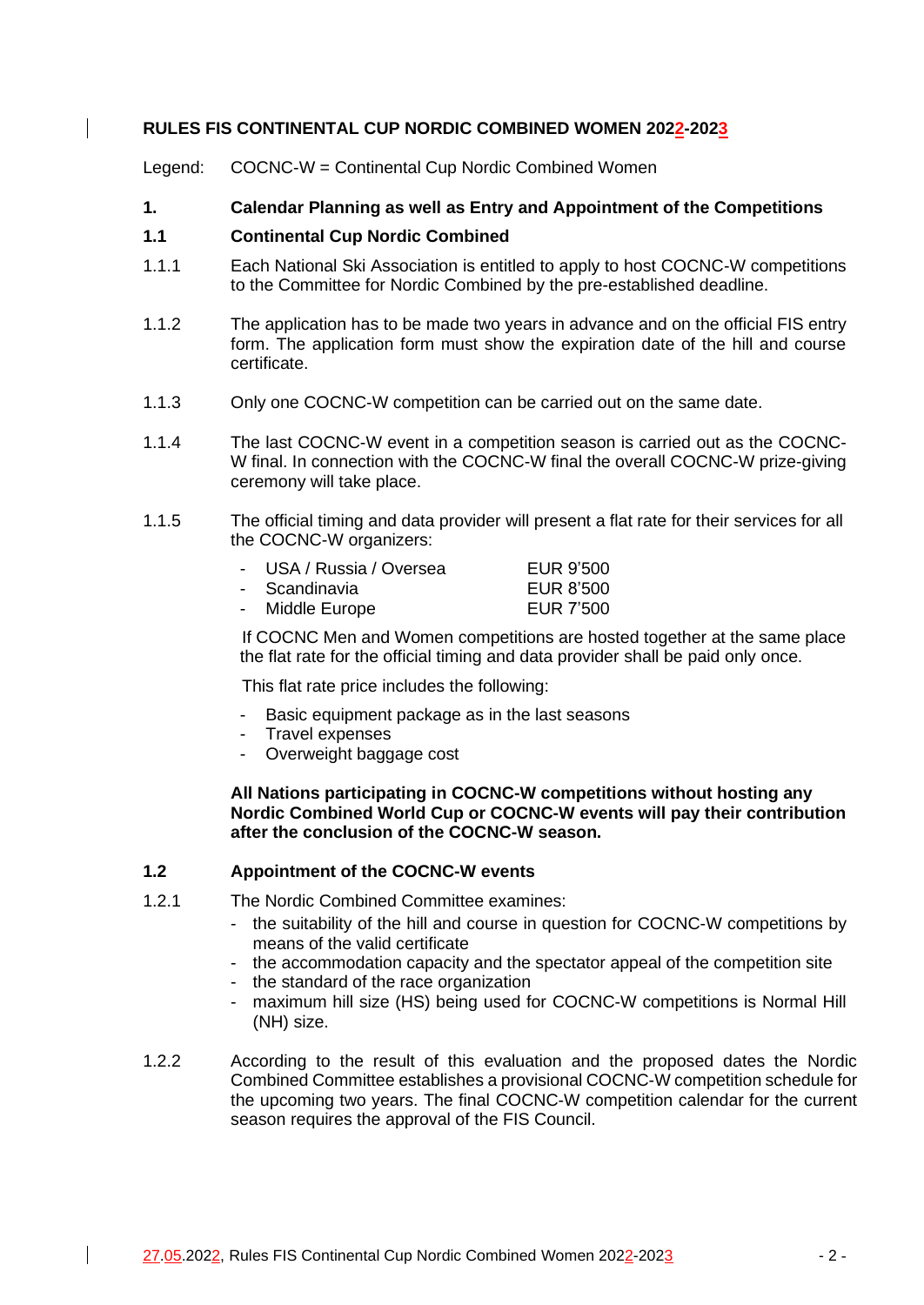# **1.3 Cancellations**

In the event that the selected competition site cannot be used, the respective National Ski Association must cancel the event(s) and this must be done at the latest eight (8) days before the competition.

# **1.4 Waxing Cabins and Changing Area**

The Organizing Committee is obliged to provide the necessary waxing cabins, as well as a separate changing area at disposal of the teams without any additional costs for the nations.

# **2. Participation Right for COCNC-W competitions**

- **2.1** Allowed to start are.
	- Competitors, who are born in 2006 an earlier.
	- Only competitors with a FIS-Code are allowed to be entered.
	- Each National Ski Association has full responsibility for the qualification of its competitors for COCNC-W competitions and for their ability to handle the jumping hills being used.

# **2.2 Number of Participants for the National Ski Associations**

- Each National Ski Association can enter, for a COCNC-W event, a maximum of five (5) athletes.
- The host nation has the right to enter an additional National Group of four (4) athletes
- If more than four (4) COCNC-W competitions are planned to be carried out in one country, the host nation is only entitled to enter a National Group in a maximum of 4 competitions per competition season. This limit will be not applied to competitions replaced from another host country.

# **3. COCNC-W Evaluation**

### **3.1 Individual competitions**

| $1st$ place = 100 points           | $16th$ place = 15 points |          |
|------------------------------------|--------------------------|----------|
| $2nd$ place = 80 points            | $17th$ place = 14 points |          |
| $3rd$ place = 60 points            | $18th$ place = 13 points |          |
| $4th$ place = 50 points            | $19th$ place = 12 points |          |
| $5th$ place = 45 points            | $20th$ place = 11 points |          |
| $6th$ place = 40 points            | $21st$ place = 10 points |          |
| $7th$ place = 36 points            | $22nd$ place = 9 points  |          |
| $8th$ place = 32 points            | $23rd$ place = 8 points  |          |
| $9th$ place = 29 points            | $24th$ place = 7 points  |          |
| $10th$ place = 26 points           | $25th$ place =           | 6 points |
| 11 <sup>th</sup> place = 24 points | $26th$ place =           | 5 points |
| $12th$ place = 22 points           | $27th$ place =           | 4 points |
| $13th$ place = 20 points           | $28th$ place =           | 3 points |
| $14th$ place = 18 points           | $29th$ place =           | 2 points |
| $15th$ place = 16 points           | $30th$ place =           | 1 point  |

- 3.1.1 In case of equality in points between competitors each athlete receives the points corresponding to the rank (the following place is omitted).
- 3.1.2 A minimum of five (5) National Ski Associations must participate if a COCNC-W competition is to count for the COCNC-W evaluation.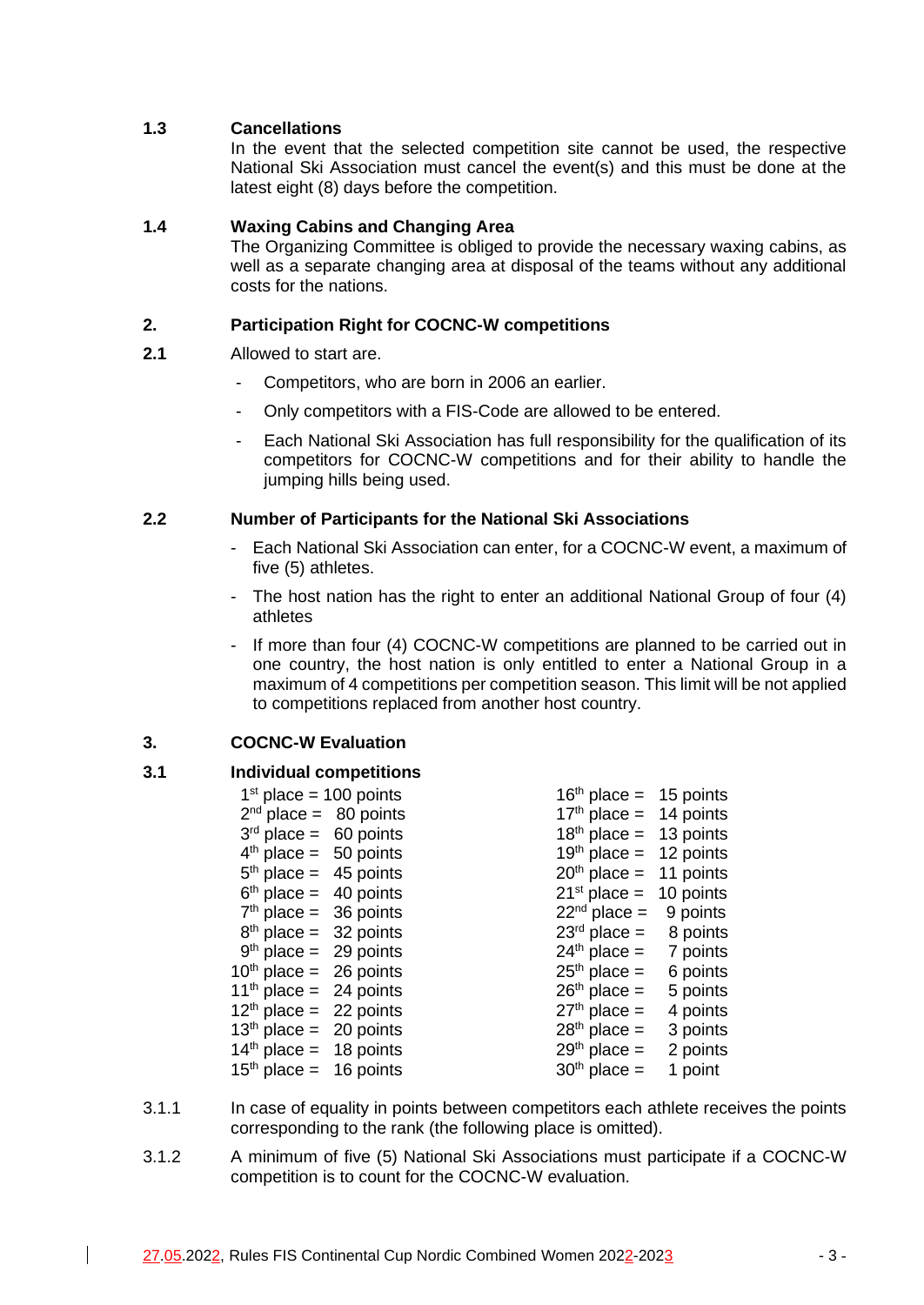# 3.1.3 **Continental Cup Standing**

The COCNC-W points of all individual competitions of the current season will be counted for the COCNC-W overall winner. In case of an equality of points in the COCNC-W standings the better ranking order of the different competitions will be used to decide the ranking. If the competitors are still equal, the starting order will be drawn.

3.1.4 The current leader of COCNC-W overall evaluation receives the "COCNC-W Leader bib" (the colour is green / RAL6018), which she is allowed to keep. The "COCNC-W Leader bib" has to be worn by the leader at the COCNC-W event, at the official winner's ceremony and in all official trainings.

The leader bib has to be provided by the OC.

3.1.5 The leg bibs have to be provided by the OC.

# **3.2 Team competitions**

### 3.2.1 **Team competition / Mixed Team competition (aliquote per gender)**

| $1st$ place = 400 points | $5th$ place = 200 points |
|--------------------------|--------------------------|
| $2nd$ place = 350 points | $6th$ place = 150 points |
| $3rd$ place = 300 points | $7th$ place = 100 points |
| $4th$ place = 250 points | $8th$ place = 50 points  |

# 3.2.2 **Team Sprint competition**

| $1st$ place = 200 points | $5th$ place = 100 points |
|--------------------------|--------------------------|
| $2nd$ place = 175 points | $6th$ place = 75 points  |
| $3rd$ place = 150 points | $7th$ place = 50 points  |
| $4th$ place = 125 points | $8th$ place = 25 points  |

- 3.2.3 In case of equality of points of teams, each team obtains the points corresponding to the rank. The following place is omitted.
- 3.2.4 At least five (5) National Ski Associations must participate if a COCNC-W Team competition is to count for the COCNC-W Nations Cup.

# 3.2.5 **COCNC-W Nations Cup**

The sum of the points of all competitors from one nation of all COCNC-W competitions of the current season – including the points of the Team, share of Mixed Team and Team Sprint competitions – will be taken into consideration for the COCNC-W evaluation per nation.

In case of an equality of points in the COCNC-W nation's evaluation, the better ranking order of the different competitions (Individual as well as Team competitions) will decide.

# **4. Competition Mode and Starting Order**

- **4.1** The COCNC-W competitions have to be carried out according to ICR art. 540 and 541 (Individual competitions) with the following supplements:
- 4.1.1 For the competition round in Ski Jumping the number of competitors will be divided into three groups. The number sequence of the groups is as follows:
	- Group I-A of the organizing country
	- Group I and II (athletes without COCNC-W points)
	- Group III (athletes with COCNC-W points)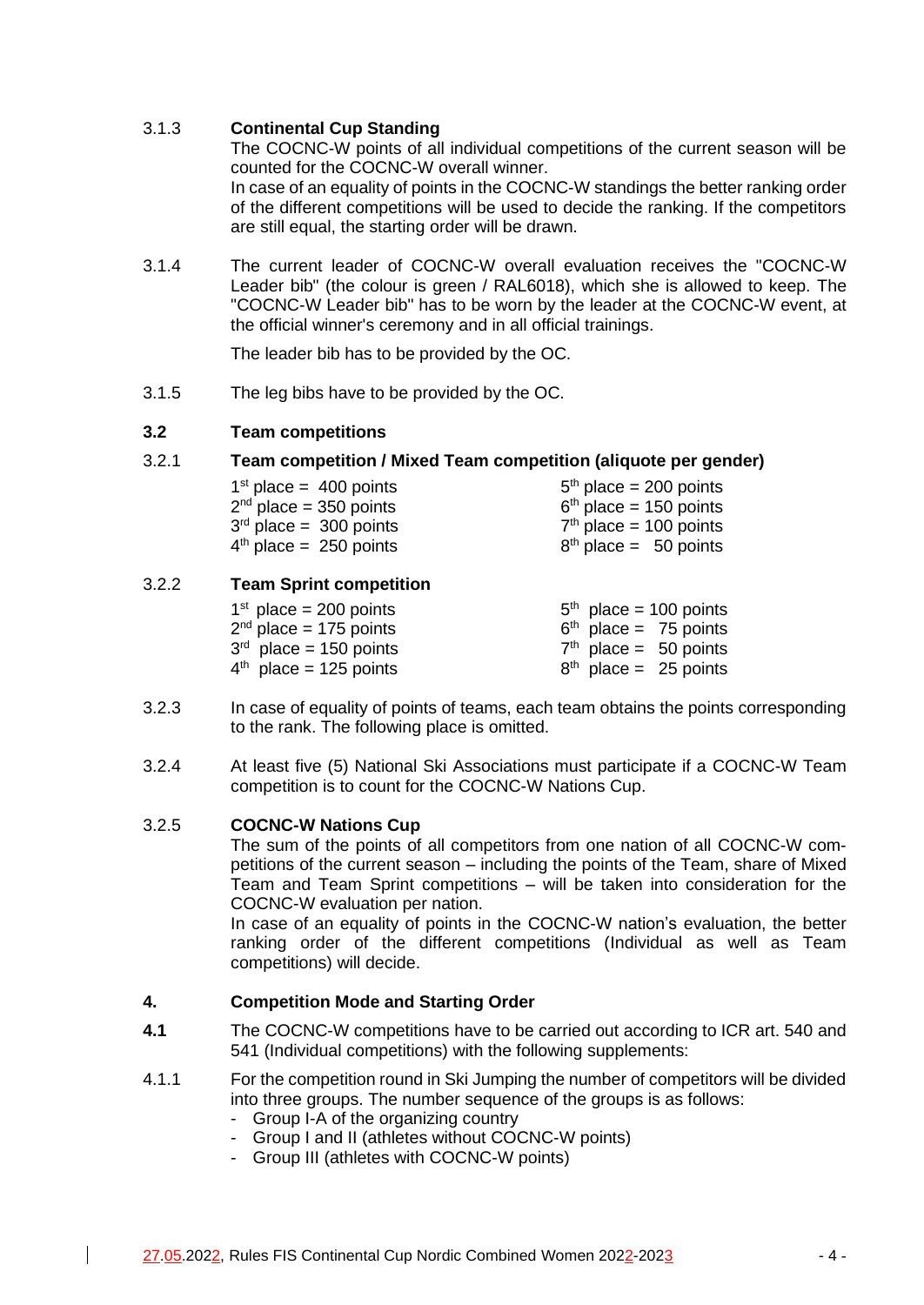The starting order within the group will be determined as follows:

- Group I-A: draw or seeding
- Group I and II: draw
- Group III: reverse order of the actual COCNC-W standings. As soon as athletes appear in the COCNC-W standings they are seeded in group III according to their ranking. For the first COCNC-W competition of the season, the final COCNC-W standing of the past season is decisive.

### 4.1.1.1 **Course length:**

| - Individual competition: | 5 km                                    |
|---------------------------|-----------------------------------------|
| - Individual competition: | 7,5 km (if "season final with 2 jumps") |
| - Women's Team Sprint:    | 3 x 1,5 km per athlete                  |

- www.adi.competition.<br>3 Women's Team Sprint:
	-
- 4.1.2 The COCNC-W Team competition, Team Sprint competition and Mixed Team competitions have to be carried out according to the ICR rules art. 542, 543 and 544 with the following supplements:

Each nation can start with one (1) team in Team and Mixed Team competitions. At a Team Sprint competition three (3) teams per Nation are qualified. The organizing nation can enter an additional team.

The distribution of points will be carried out only for one (1) team per nation.

# 4.1.2.1 **Starting order in Team competitions**

The starting order will be based on the reverse order of the actual COCNC-W Nations Standings.

The starting order for the Mixed Team event will be based on the reverse order of the total sum of the COCNC Nations Standings women and men.

### 4.1.3 **Provisional Competition round (PCR)**

The Jury is entitled to decide if a PCR takes place.

Addition: The Provisional Competition round will be carried out according to the regulations of a competition round. The scores can be used as a result for the start of the CC race only if the actual Competition Round ski jumping cannot be carried out. This score can be used only one time as a maximum for a weekend. If the PCR will be used all athletes starting in the PCR can start at the Cross-Country race.

# 4.1.4 **Continental Cup Tour**

- Day 1: 1 jump / 5 km Individual Gundersen or Mass Start
- Day 2: 1 jump / 5 km Individual Gundersen or Mass Start
- Day 3: 1 jump / 5 km Individual Gundersen

#### Addition:

- All athletes are allowed to start.
- Each Individual Gundersen/Mass Start competition will receive Continental Cup points, see art. 3.1 and count to the overall Continental Cup women.

In case of equality in points between competitors, each athlete receives the points corresponding to the rank (the following place is omitted).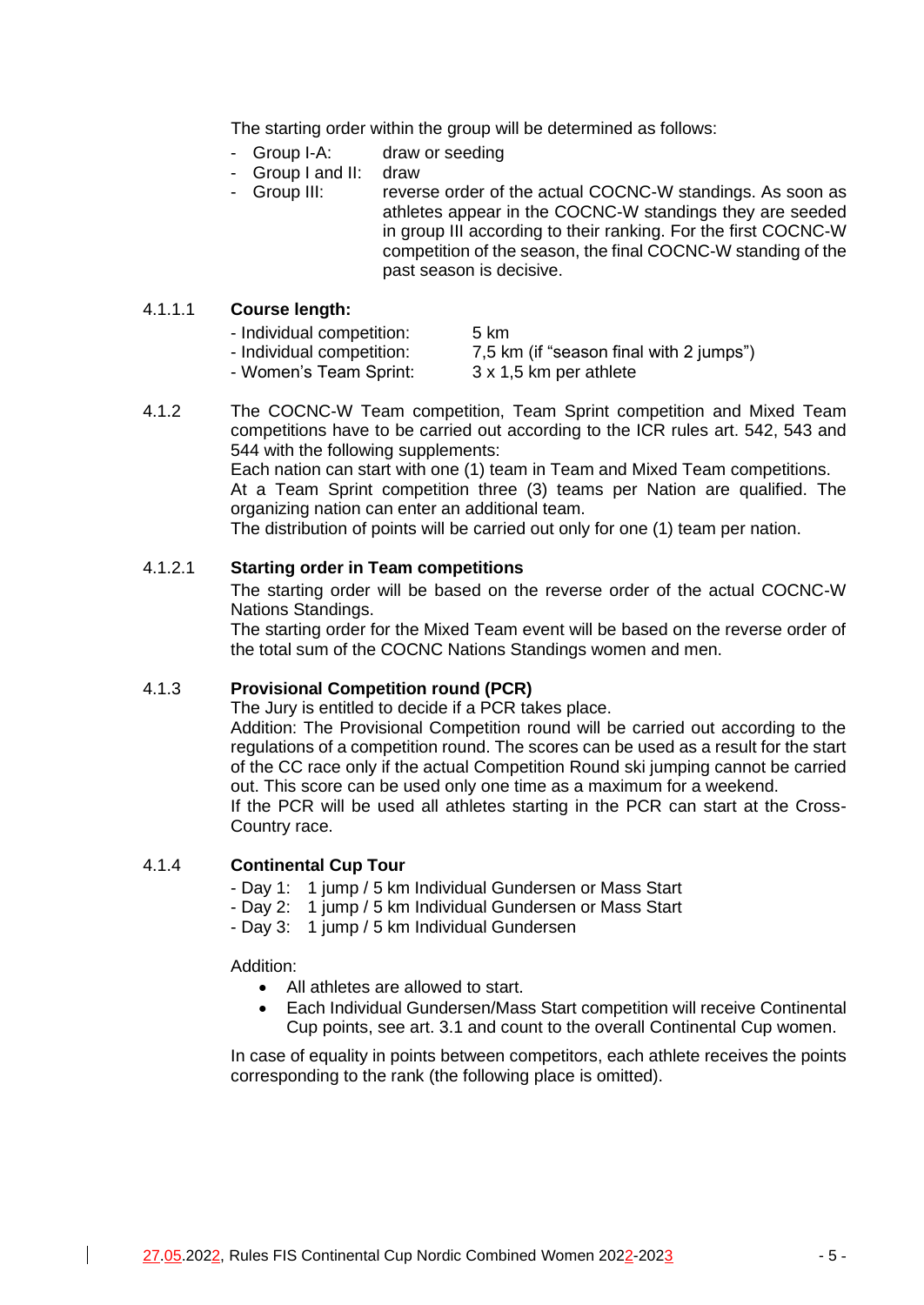• The sum of the Continental Cup points of all tour competitions will be taken into consideration for the overall tour ranking.

In case of an equality of points in the overall tour ranking, the better ranking in the different competitions will decide

#### 4.1.4.1 **Competition realization - Continental Cup Tour**

Ski jumping: See ICR art 525.1.1 Cross-Country race: See ICR art 525.2.1 and 523.2.2 The PCR will be carried out according art 4.1.3.

#### 4.1.4.2 **Prize Money - Continental Cup Tour**

The top three (3) athletes in each Individual competition share the prize-money of CHF 800,-- see art. 4.1.4.3.

The rest of the prize money goes in an overall pool which is distributed to the overall top 6 athletes of the tour ranking, see art. 4.1.4.4.

4.1.4.3

| <b>Place</b> | Day 1<br>CHF | Day 2<br>CHF | Day 3<br>CHF |
|--------------|--------------|--------------|--------------|
|              | 400          | 400          | 400          |
|              | 250          | 250          | 250          |
|              | 150          | 150          | 150          |

| 4.1.4.4 | $1^{st}$ place = CHF 600,-- | $4^{th}$ place = CHF 250,-- |
|---------|-----------------------------|-----------------------------|
|         | $2^{nd}$ place = CHF 500,-- | $5th$ place = CHF 200,--    |
|         | $3^{rd}$ place = CHF 400,-- | $6th$ place = CHF 150,--    |

### 4.1.5 **Season Finale**

If the last competition of the season is a "final with 2 jumps and 7,5 km race" for the second competitive jumping round (final), they start with the same start number but in reverse order of the collective points score from the first Competitive Round.

The final round must start 20 minutes after the end of the first Competition round. The jumpers who are not at the start on time are disqualified.

### 4.1.6 **Formats**

The Nordic Combined Committee is entitled to propose other formats to use in the Continental Cup series as long as the format is described in the ICR, the WCNC-W or COCNC-W rules.

### 4.1.7 **Non-qualified athletes**

Non-qualified athletes cannot be nominated as fore jumpers for the respective competition if another Individual competition of the series is scheduled for the same competition weekend / event / place.

The jury is allowed to nominate fore-jumpers from the non-qualified athletes in exceptional cases. The respective athletes need to be qualified according to FIS and NSA rules and regulations.

# **5. COCNC-W Prizes**

### **5.1 Prize Money**

The Organizing Committee must provide prize money of at least the following amount in Swiss Francs (CHF) per competition: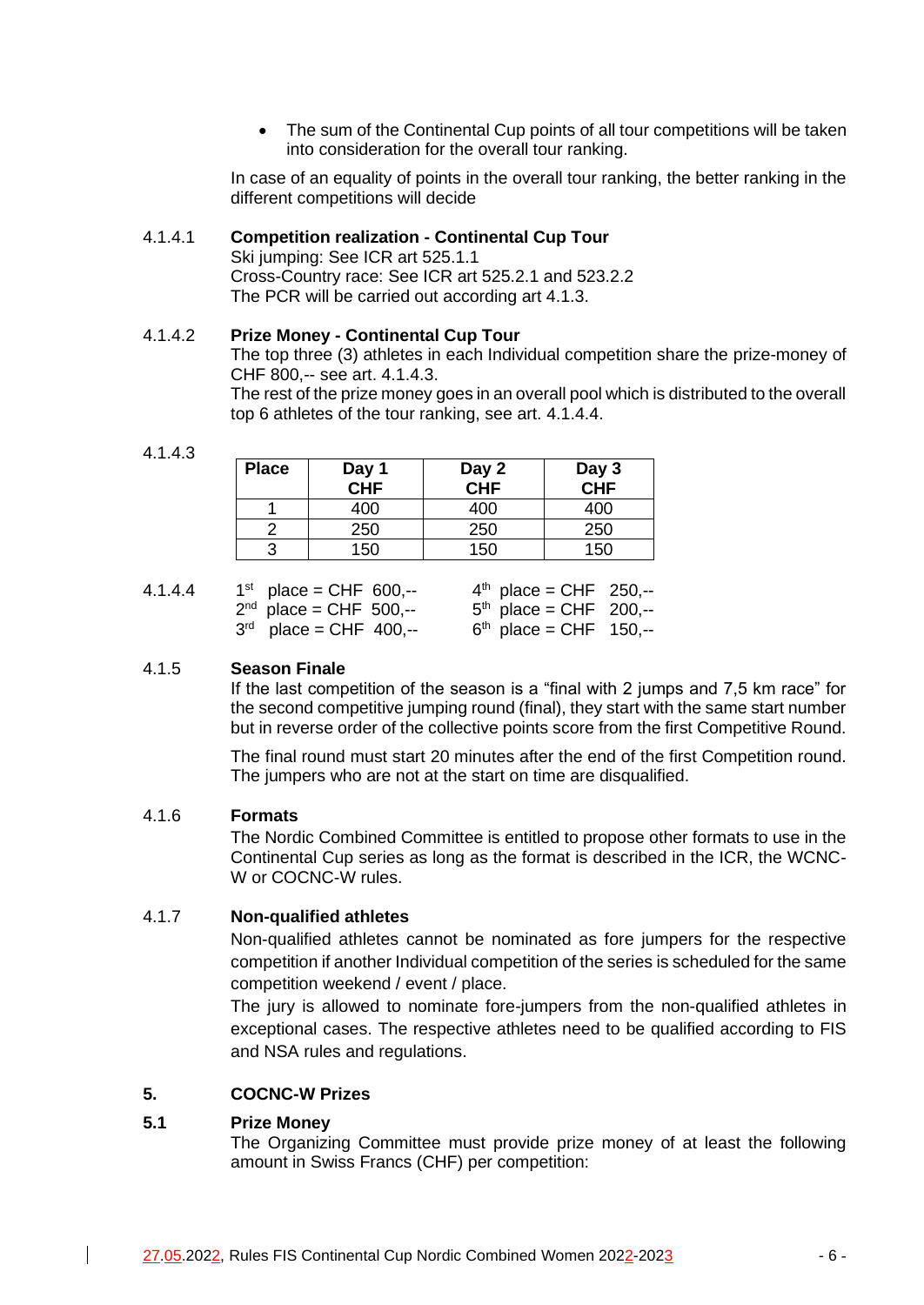**Individual competition: CHF 1'500**.- divided between the top six (6) athletes:

| $1st$ place =    | CHF 500.-- |
|------------------|------------|
| $2nd$ place =    | CHF 400 -- |
| $3rd$ place =    | CHF 300.-- |
| $4^{th}$ place = | CHF 150.-- |
| $5th$ place =    | CHF 100.-- |
| $6th$ place =    | CHF 50.--  |

# **Team competition and Mixed Team competition: CHF 1'500**.-

divided between the top three (3) teams:

| $1st$ place =      | CHF 800.-- |
|--------------------|------------|
| $2nd place =$      | CHF 500.-- |
| $2^{rd}$ place $-$ | CHE JOO    |

 $3<sup>rd</sup>$  place = CHF 200.--

**Team Sprint competition: CHF 1'500**.- divided between the top three (3) teams:

| $1st$ place = | CHF 800.-- |
|---------------|------------|
| $2nd$ place = | CHF 500.-- |
| $3rd$ place = | CHF 200.-  |

### **5.2 FIS Continental Cup Trophy**

The COCNC-W overall winner receives the Continental Cup trophy. The first six (6) competitors receive FIS COC medal.

#### **5.3 FIS Nations Continental Cup Trophy**

The winner of the FIS Nations Continental Cup receives the FIS Nations Continental Cup Trophy.

## **5.4 Provision of Awards**

The trophies and the medals will be provided by the FIS.

### **5.5 Presentation**

The Continental Cup trophies and the medals shall only be awarded at the COCNC-W final.

### **6. Payment of COCNC-W Expenses**

### **6.1 COCNC Women**

Every COCNC-W organizer must take over the following costs for each participating National Association according to the following key:

- three (3) athletes per nation (except National Group)
- one (1) official per nation

### 6.1.1 **COCNC Men and Women competition together in the same place**

Every COCNC organizer must take over the following costs for each participating National Association according to the following key:

COCNC-M

- two (2) athletes per nation (except National Group)

- one (1) official per nation and

COCNC-W

- two (2) athletes per nation

- one (1) official per nation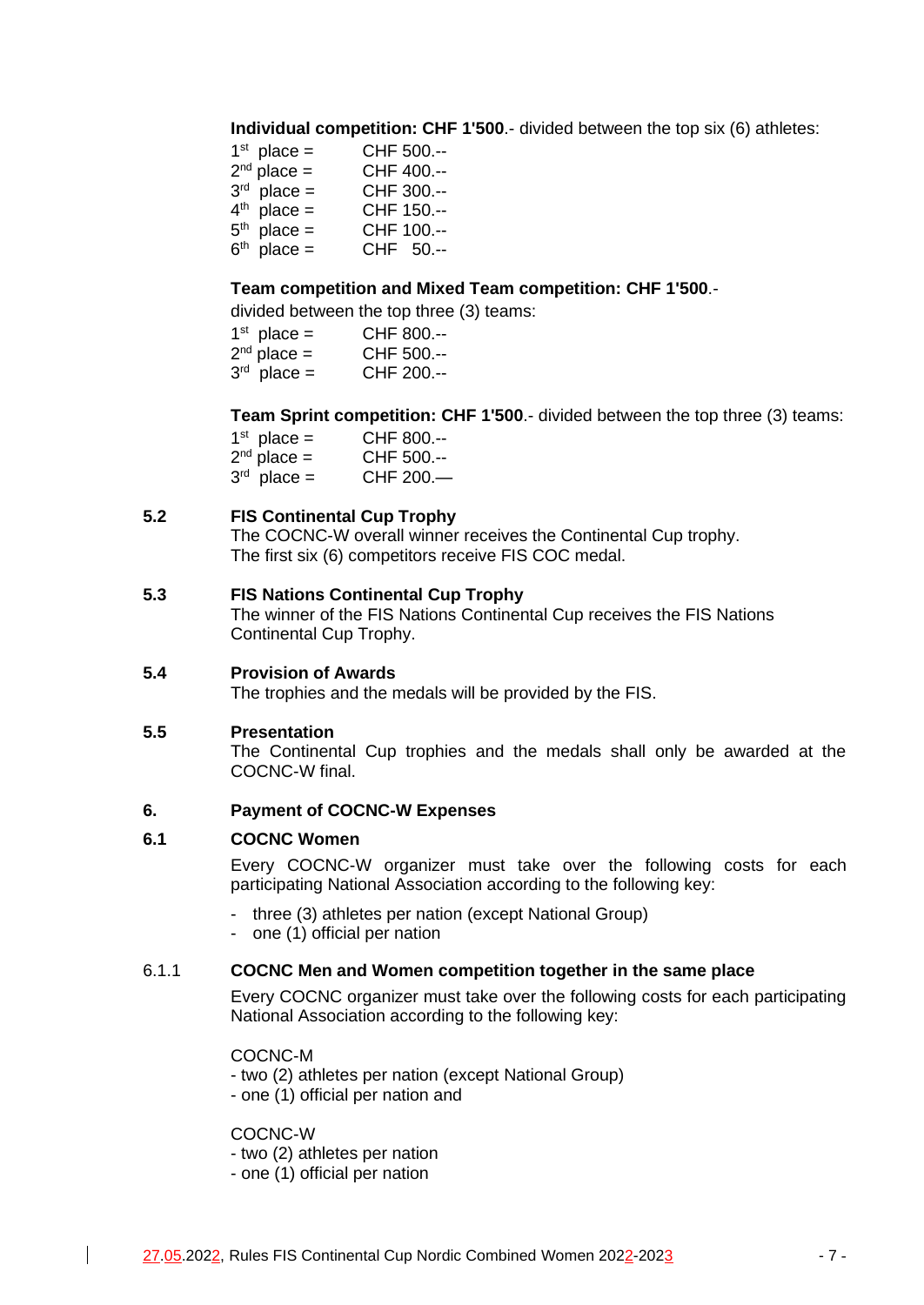# 6.1.2 **Accommodation**

Room and full pension in a good hotel in the competition resort for the duration of the event, beginning one night before the first official training resp. the night following after the last competition. Remark: Only until the last day of the competition, if wind/gate system is used.

For competitors and officials not included in the quota, the Organizing Committee has to provide for competitors and officials accommodation and meals at least 25% below the normal price at the host venue, whereby CHF 125.- is the maximum price.

Teams booking accommodation themselves have to present the invoice to the OC for reimbursement. Max CHF 125,- will be reimbursed per competitor.

An invitation and information packet must be sent by the organizer to each National Ski Association. Participating teams must enter their competitors prior to the published entry deadline. By doing so, secure their required number of booked reservation.

For booked room reservations not used, the organizer has the right to demand a cancellation fee from the resp. National Ski Association.

By no means is the organizer or the hotel manager are allowed to demand the vacating of the rooms on the day of the competition without agreement of the team captain.

### 6.1.3 **Transportation**

The organizer has to provide and take over a shuttle service between the accommodation and the competition site.

**6.2** The reimbursement of expenses for travel and accommodation for the TD, the TD Assistant and the foreign Jumping Judge has to be paid according to ICR art. 505.3

### **7. Media Service**

Each Continental Cup organizer should get in touch with the FIS Media Coordinator Nordic Combined before the season to discuss the cooperation before and during the event weekend and the expectations/deliverables regarding information/result and media services.

The press-/media service has to be organized and performed according to the recommendations and guidelines of the International Ski Federation as well as the International Association of Ski Journalists (AIPS).

### **8. Rescue Service - Medical Support Requirements**

The Organizer is responsible for setting up and operating an appropriate rescue service during all competition times (training and competitions). The Medical Support Requirements for FIS Event Organizers are set forth in the ICR, art. 221.6 as well as chapter 1 of the FIS Medical Guide (containing Medical Rules and Guidelines).

### **9. COCNC-W Report**

The TD is responsible for the report on the COCNC-W competition. The online report of the TD and TD-Assistant has to be done within five days after competition.

#### **10. Coordination**

The FIS nominates a COC Coordinator who must possess a TD-license for Nordic Combined. The COC Coordinator reports to the Nordic Combined Race Director. FIS will also appoint an Equipment Controller for each COC event.